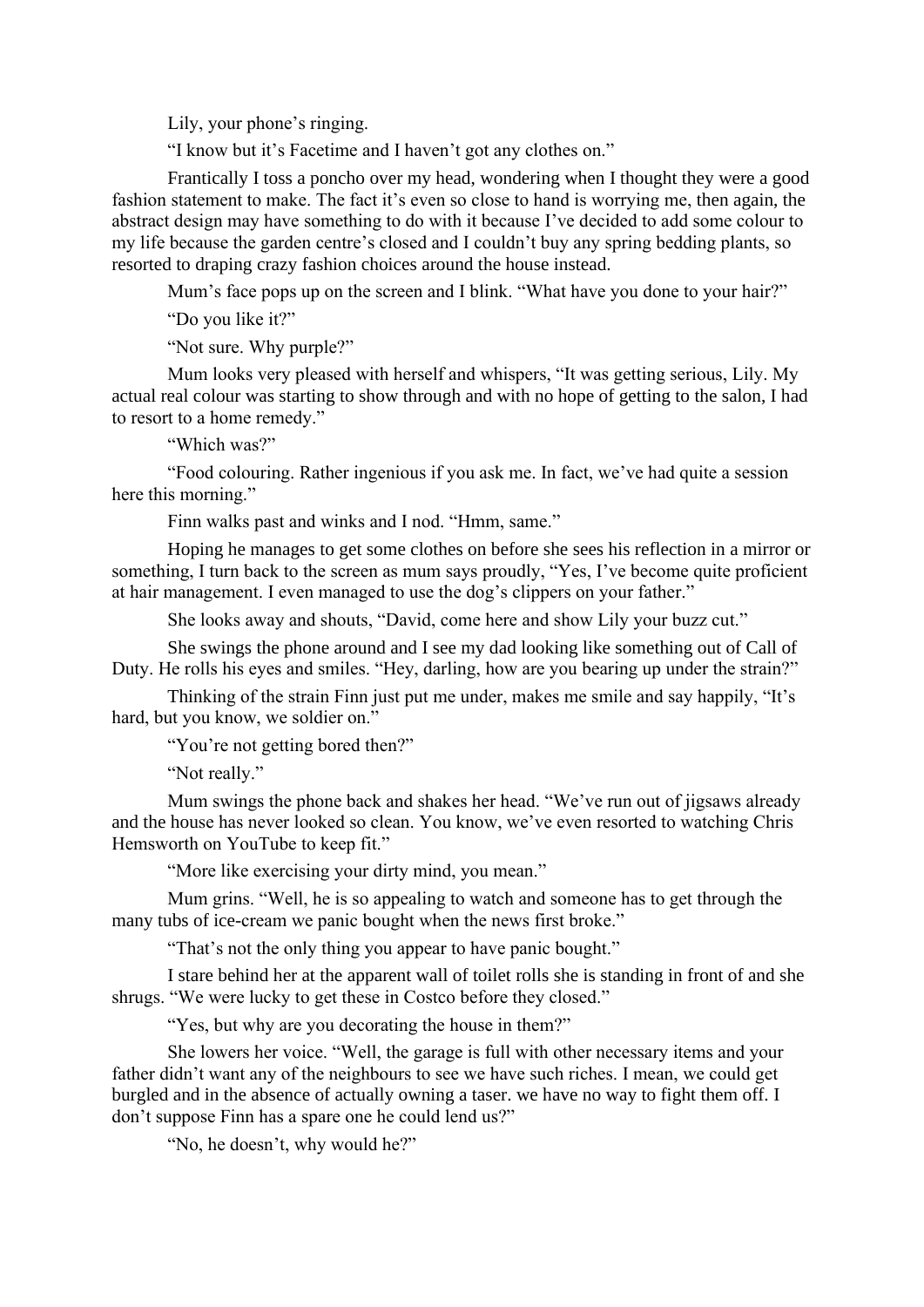Mum shrugs and then lowers her voice, "You know Ralph Martin from next door went out three times yesterday."

"So, what's wrong with that?"

"We're on lockdown, Lily. You know the rules. Once a day for personal exercise and necessary journey's only."

"Well, maybe it was necessary."

"Rubbish. He thought we wouldn't notice because he changed his outfit every time and wore a different hat. But you know me and I have logged every detail with an accompanying photograph as evidence should the police be around to issue a fine. Shocking, if you ask me, all this blatant flouting of the rules. Even when we clapped the NHS on Thursday, the neighbours took it to mean they could throw an impromptu street party."

"Why, what happened?"

"They set up trestle tables along the road and everyone contributed a dish of something. Then we took turns in helping ourselves, maintaining the two-metre rule, and then when 8 o'clock came it was like last night of the proms."

I start to laugh and she shakes her head, looking annoyed. "Guitar man across the street make a horrific noise and the Constables started banging every saucepan in their kitchen. The Anderson's started singing, 'We'll Meet Again' and the Frobisher's got their wind instruments out. You have never seen anything like it, Lily, shocking."

"What did dad think?"

"Oh him, he just carried on watching some programme on land rovers saying he would appreciate them from the comfort of his armchair. He's never been public spirited."

Suddenly, the phone rings again and we see Nan trying to join the group chat. It takes mum at least five minutes to add her, which gives me time to make sure the backdrop behind me isn't one that involves my boyfriend, who is now doing his bench presses on the floor behind me—naked. God, I love lockdown.

"Lily, darling, I love your poncho. I had several myself, in fact, I think that *is* one of mine."

She squints and I say hastily, "Actually, this one was a steal from Brand Alley. You know guys, that site has kept me sane during this whole thing. My regular email every morning has been a ray of sunshine in a dark time. You should see how much money I've saved since this started. I think I'm up to Christmas already and that's just the women."

Finn shouts, "Lily's panic buying fashion as well as stuff for the home she doesn't need."

Nan nods her approval. "Yes, I was telling Deidre Marshall only yesterday how much money I've saved since this whole thing started. My favourite one is Amazon. My goodness, you just have to type what you want into the search engine and the choice is amazing. It comes the next day and it's like Christmas. I never knew the pleasure a computer could bring."

Grandad shouts. "I thought we were keeping deliveries to a minimum to spare people's lives. You're adding to the problem."

"Nonsense, Bert." Nan looks annoyed.

"We're keeping the economy afloat and doing our civic duty. Keep quiet about things you know nothing about."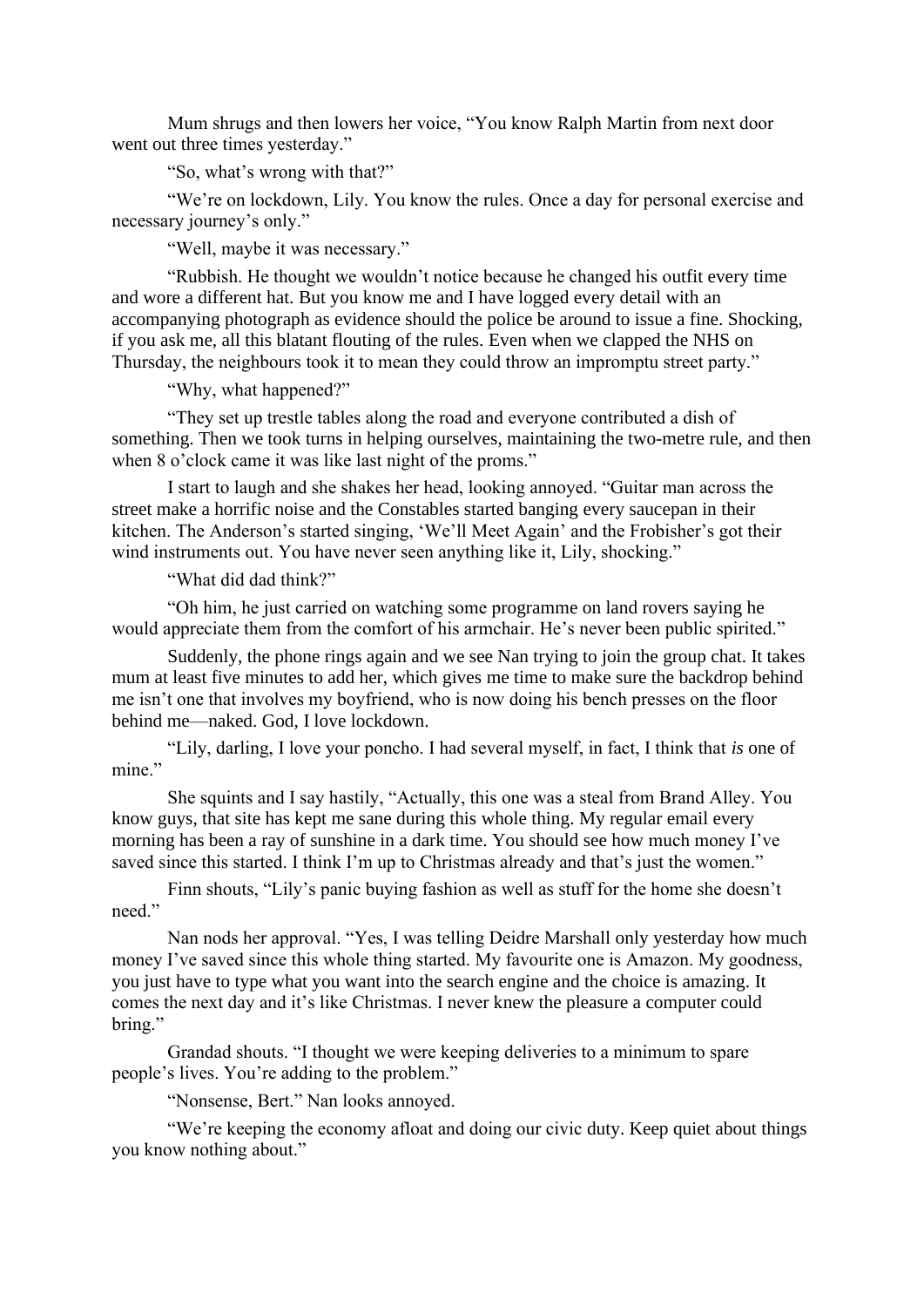Grateful that my nan looks well, I say softly, "How are you bearing up, have you got enough food?"

"Oh yes, darling. The local shop is well-stocked and gives me something to do every day."

"You're not going out, are you?"

I stare at her in horror and she looks at the screen with a hard expression.

"Listen, I'm no stranger to adversity and hardship, you know. I've lived with your grandad for close on fifty years and if I can get through that, I can get through a stupid pandemic."

Mum shouts, "I told her, Lily. I told her she's at risk and one of *the vulnerable*."

Nan rolls her eyes. "Blah, blah. I'm old enough to know my own mind and no politician is going to keep me from doing what I love. Anyway, I go when it's the over 70s turn, although there are a few imposters taking advantage of that. If you're telling me Harriet Grainger is a day over 70, I want what she's applying to her face. Scandalous, if you ask me, exploiting the old people for personal gain. She should be named and shamed in the daily coronavirus bulletin by Boris."

"Poor Boris." Mum shakes her head sadly. "Such a martyr to us all. He has bravely taken in the virus so he will be immune and able to lead us through this battle like the great war hero he is."

"He didn't volunteer to get the coronavirus, mum. It was by accident."

"Don't be ridiculous, Lily, nobody gets coronavirus by accident."

"What are you talking about?"

I shake my head, worrying about my mum's sanity as nan pipes up, "Ooh, I love that daily bulletin. Your grandad and I wouldn't miss it for the world. My favourite bit is looking at the homes of the press. I always knew that Robert Peston was an educated man, did you see the books on his bookcase - impressive."

"Yes, it's the highlight of my day as well. Who knew Laura Kuenssberg actually had a home? She's never in it and I thought she lived in the Houses of Parliament."

Mum nods. "I didn't like that Sky reporter's home. Just a blank wall. How are we to judge her by that alone?"

"Mind you, the questions they ask have your dad shouting at the screen—idiots."

We all nod. "Yes, it must get very challenging when they ask the same thing day after day. At least they demonstrate working from home can be easy though."

Mum shakes her head sadly. "Victoria Adams told me it was hell in their house. Two kids trying to logon to the computer to complete their lessons at the risk of being marked absence from school if they don't make it. Barry's working from home and needs the computer and is sick of the kids arguing during his conference calls. Victoria needs it to keep on refreshing the screen to grab a delivery slot because they are the holy grail these days and I expect there will be a murder before long in that house and who could blame them."

I snort. "You and your murder obsession. Don't be ridiculous."

Mum shakes her head. "You mark my words; sinister things are going on behind the doors of every home in the country right now."

"Every home? Mum, for goodness' sake, watch a comedy for once and lighten up."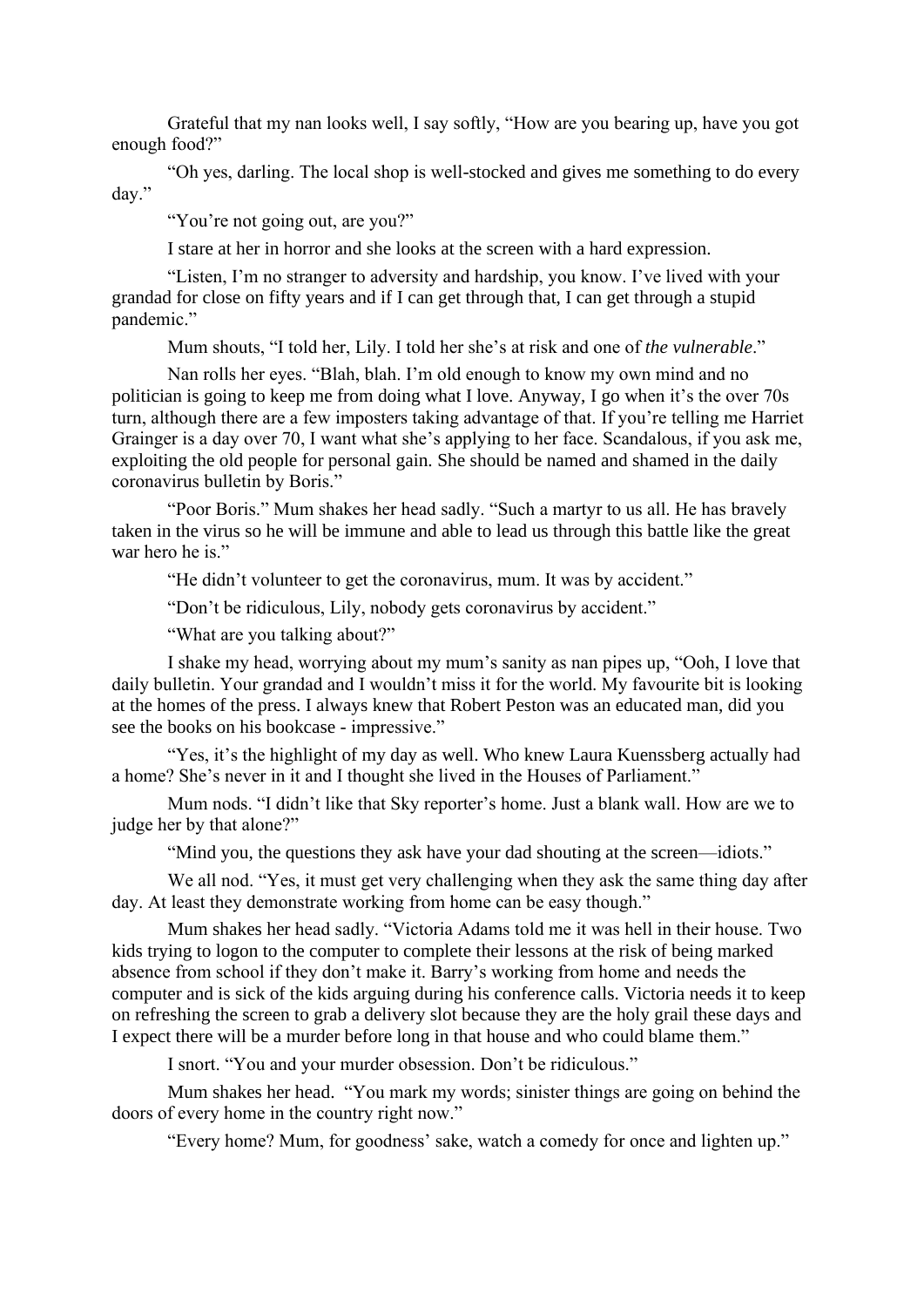She shrugs, "I couldn't if I wanted to. Your father hogs the TV while he sits with his iPad on his lap watching Facebook videos and if I dare to ask to watch something, he starts ranting about personal space and the 2m rule."

"I didn't think that applied to people you live with."

I stare at her in amazement as Nan says, "We've been on that 2m rule for the last twenty years. It's probably why we're still married."

My heart twists as a wave of love washes over me for my grandparents. The tears build and I say softly, "I miss you guys."

Nan smiles sweetly. "Oh, we're ok, love. Just make sure you keep safe when you're out gallivanting at the supermarket. You don't know what's waiting for you."

"A bloody long queue that's what."

Dad's face fills the screen and he sighs. "I got asked to leave yesterday, can you believe that? It only took me two hours to queue around the car park and I was stopped at security on the way in."

"Why?" I feel angry on his behalf and mum shouts, "Stupid idiot thought wearing a balaclava and ski gloves would substitute a mask and surgical gloves. They thought he was about to raid the joint and he was lucky they didn't call the police."

Finn looks up in surprise and I shift uncomfortably on my seat, forgetting I had loaned his gear to my dad for that purpose alone. At least I kept my distance though and left it on the wheelie bin and then rang the bell and ran quickly to the safety of my car. It was a close-run thing though because I fell over the recycling bin on my way past and nearly didn't make it.

My phone starts flashing and I notice I'm almost out of charge and say sadly, "Sorry, guys, I must go and charge my iPad. Are we still up for the quiz on Zoom later?"

Mum nods, "Yes, I've got the questions off the internet. I think they're from Mastermind or was it University Challenge."

Dad shouts, "Bloody hell, what did you get them off there for? I want to stand a chance at getting at least one right."

"Calm down, David and go for your 30 minutes exercise to manage your anger."

She rolls her eyes. "It's the only peace and quiet I get, that and my solitary walk around the block each day. The Henderson's dog looks as if it's on its last legs, poor thing. I think it's out more than it's in because there are five of them in that house and they can't stand each other. Mind you, the dog may be the one to murder them all just to get some rest, poor thing."

Nan sighs heavily. "Sorry, got to go, I need a wee. I can't hold it for long these days and there's nothing to do but drink tea and watch the news channel. I'll look forward to the quiz later, just make sure to allow time for comfort breaks."

She cuts the call before we can reply and mum sighs. "That's what we've got to look forward to, Lily. I just pray to God we make it that far. Remember to stay safe and preserve our NHS because those poor angels don't get to enjoy the simple pleasures lockdown brings. No, this is a completely different type of nightmare for them and one I pray none of us see first-hand. Well, I should go because I'm due to make my volunteer calls to Mr Higgins and Mrs Clarke. See you virtually later and sending you cyber hugs until then."

She cuts the call, leaving me staring at the blank screen. My heart is heavy as I wonder when I'll actually be in the same room as them again.

Finn comes across and puts his arm around me. "You ok, babe?"